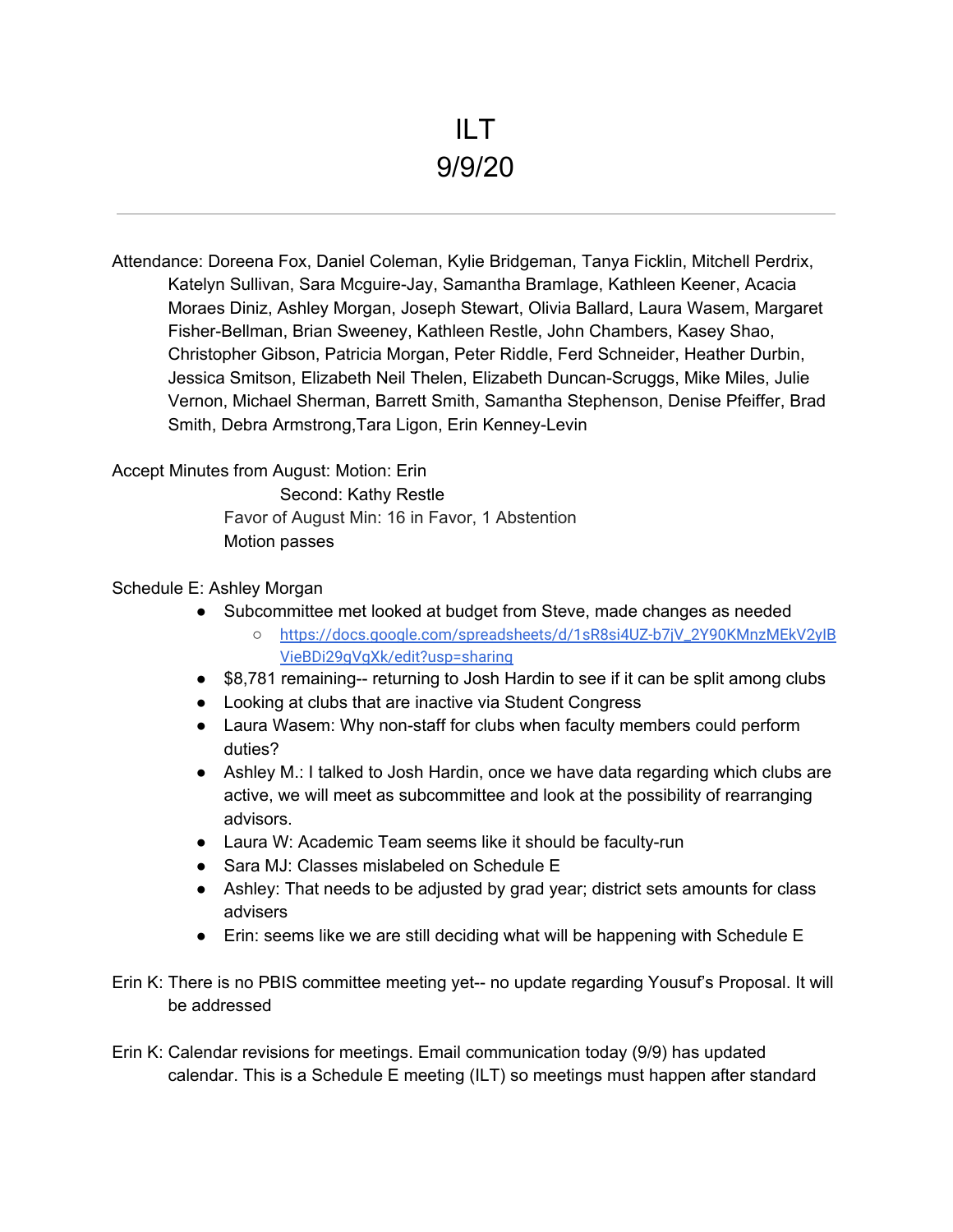school day. Department meetings and Department chair meetings are different. Be aware of difference. Denise P: Sept has no dept meeting Jessica S: Since last meeting was late in August, adding one would fall out of rhythm. Next dept is Oct 5 Sara M: I thought meetings were contractual. Denise : I think it's only that they are on Mondays Brian S: Didn't we do dept meetings last week? Jessica: That was dept chair Denise: Do we still have Learning Team Meetings day off? Are we still off Monday before

election day?

John: I will find out.

Erin: No word from district on Learning Team days

Brad S: My understanding is that Learning Teams are gone this year and have been replaced by an extra PD day.

Erin: When is that?

Brad: I would have to look.

Denise: I have heard that as well, but no one knows the day.

John: I will find out.

Reopening of Schools:

Instructional Committee: Joe

FOS committee met in July

Instructional Committee:

240 min--capped for class

60 min-- teaching only sixty min

These are SACROSANCT. All teachers need to implement these structures as best practices. Phone calls coming in regarding teachers going over 60 min-- and assignments taking far longer than 240 min. Jake Riordan brought a year's worth of data to July meetings regarding how long assignments

take. Kids take longer to do work than we may anticipate.

- Mitch: We know 240 min is a significant reduction-- perhaps a 50% reduction from the standard year. This is challenging-- but kids already have SO much going on. There is significant extra stress. We must adjust courses to avoid needless stress.
- Katie S: We have to keep adjusting our expectations and checking in with students. Adjust pacing, too. We have to accept that this is where kids are. We must lead with compassion. Be flexible. Trust that they aren't lying-- and if they are, does that matter right now?
- Mitch: To add: There is a lot of subtle suggestion coming from teachers that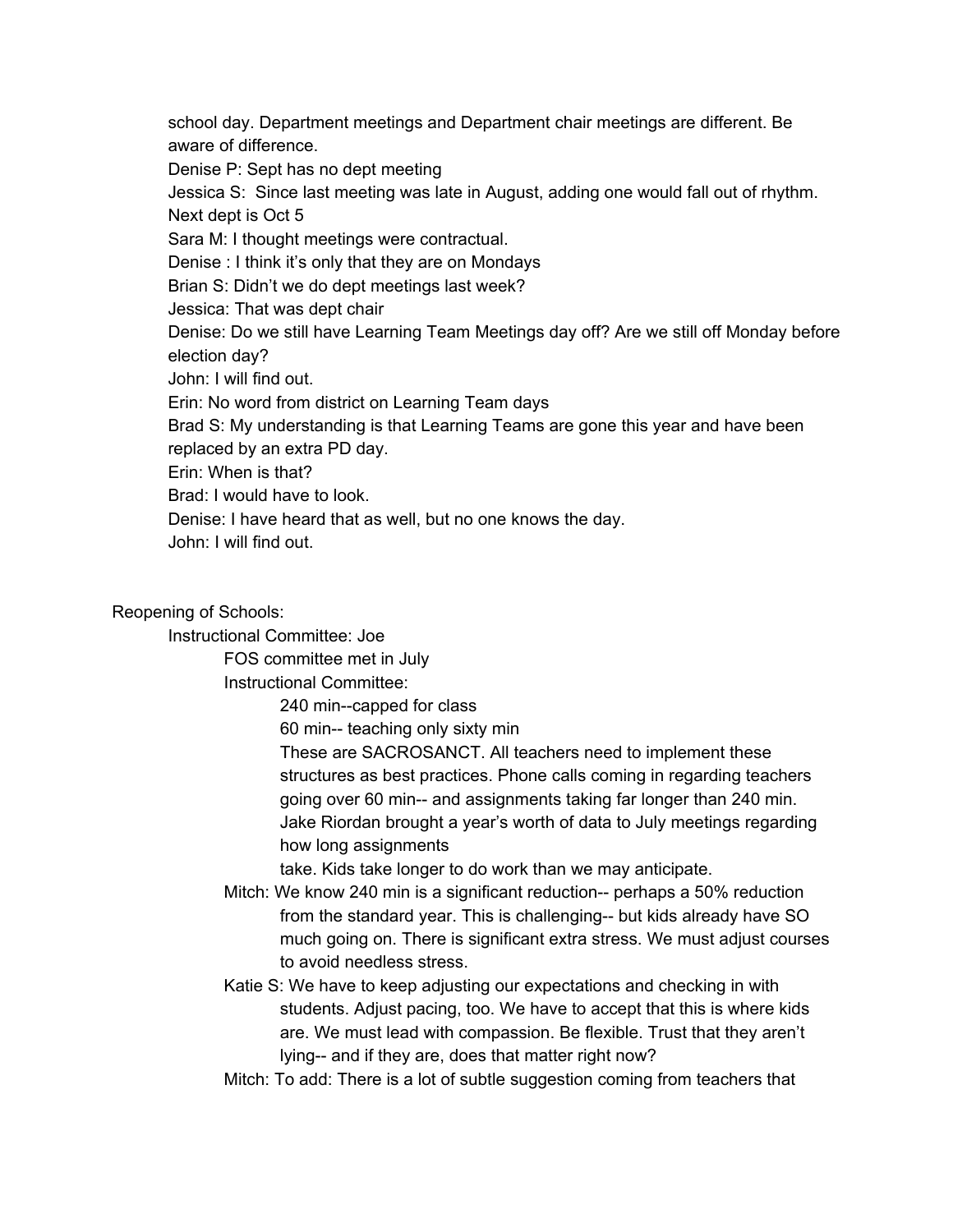students may need to gobeyond 240 in order to be "truly successful" - our kids don't understand "Subtle." Rhey feel pressured to go above and beyond.

Katie: Help kids to develop healthy routines Make assignments due in routine.

- Sherman: This needs to apply to weekends as well. Lots of kids talking about excessive homework
- Joe: We are all in this together-- we don't need to squeeze more in. More isn't always better.
- Margo: Are teachers being notified regarding going over the 240 minutes? When parents call in about them, do they know? Some may be completely oblivious.

Brian: That needs to come from administrators-- and it should happen.

- Joe: That's correct-- but we don't want to take that tactic until it is a serial offender. We will continue to repeat until it's muscle memory.
- Brian: I agree-- but people need reinforcement.
- Kathy: Lesson plans should indicate the anticipated time for activities.
- Tanya: Teachers need to be reminded that they need to augment their curriculum and there is not a punitive measure for that.
- John: We don't mind having the tough conversations-- but we should be able to talk to each other and remind each other about these policies. This was a decision made by the instructional team. I don't want one teacher to assign less bc someone else is giving too much. If you encounter that, please let us know.

Erin: Have teams met to discuss what it will look like to return on 9/28? John: we have one more meeting

Erin: How will info .be distributed? We don't have ILT before that

John: It will go out immediately to staff. The only thing that needs to be discussed applies to how ABC groups will move through schedule.

## Honors Program: John Chambers

- Discussion: Move honors from teams to a la carte. Feedback from teachers and students indicates that higher level discussion in CP/ AA classes has decreased due to expansion of honors (move from  $90 \rightarrow 180$ ) There is also an issue of equity as the honors program is not diverse. Additionally, it prevents enrichment in one specific subject area, if grades in another are weak. This is not a proposal. We need to know what teachers think. Please get feedback from departments.
- Tanya: Are you saying they can pick one class without picking all honors? Isn't this the same as AA?

John: What's the difference now?

Tanya: Honors is blocked.

Ferd: It's more than just blocked. Do the seventh grade teams see the same kids? Do we then "uncluster" seventh grade teams?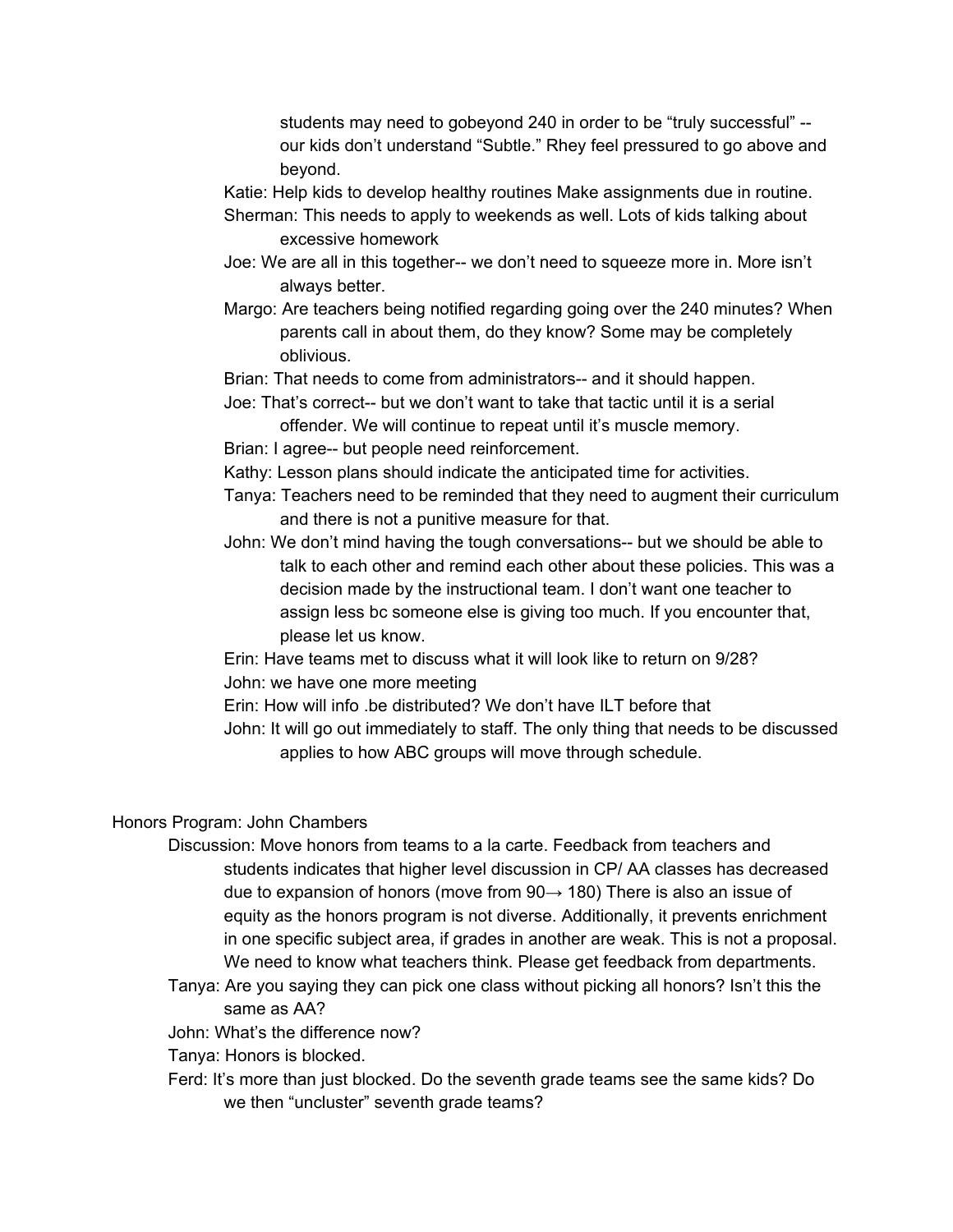Katie: I can speak to the diversity piece. The current honors program doesn't reflect the current diversity of Walnut. If doubling it was meant to diversify honors, that has not worked.

Denise: The skills set for science does not work well honors-- it shifts too significantly. Brian: I thought it wasn't supposed to be grades only.

- Jessica: This year was just grades-- but it has been in the past grades and teacher recs. For rising 8th grades, we had 60 students who could fit in the 15 spaces due to success within the class.
- Joe: I talked to honors teachers who believed the bottom 30 of the 180 kids weren't really "honors kids." Is this impacting their ability to feel successful in honors. IF they could pick their honors courses, kids may be feel more success. A la carte would also make scheduling much easier.

Ferd: Maybe we should go back to 90. 90 worked for a long time.

- Patty Morgan: Our enrollment increased so we needed to increase the program
- Kathy R: The honors program does indicate a select group-- but AP classes are for all. It makes sense to make them a la carte like AP-- so students begin to select schedules that speak to their true interests and needs.
- John: I needed to bring this up bc it has come from many directions. We had a new family sue to get their kids in honors. This has become "my kid's not good enough"-- the elite of the elite. Is that the message we want to send?
- Ferd: We already do that with our test into the school. That's our elitism in the district.
- John: The cut score is at 70% to get in. To get into honors, you need straight As.
- Ferd: You have to separate yourself to get into Walnut
- Ploy: As a graduate, I did not get into honors. It took me a very long to get over that. I felt judged and it took me a long time to realize that I was smart and capable. IT took me a long time to get over that stigma.
- Sara MJ: It seems like the honors program is (elitist). If it were a la carte, the weighting would change.
- Kylie Bridgeman (student): it has taken a long time for me to get over not being in honors. Even when it moved to 180, the number of black students still is minimal. As a black woman, it does take a shot to the self-esteem-- and even the confidence to option for AP courses years later.

Ferd: Perhaps we should think about the stigma of having to leave Walnut bc grades Ashley: The SSC has really slowed down that attrition.

- Jessica: We are down to 1-2%. As an alum, I can also speak to the difficulty of not being able to make it into Honors. I can still remember it.
- Katie- There may be 2 different solutions for 8 and 9 honors. Maybe the 8 classes are not tracked and those levels come about in high school.

Ashley- This has been brought up bc of the teaming in seventh grade.

Katie: It would allow teaming across the board-- not just for honors.

Erin: Anything else--

Brian: Can we go back to calendar?

Ferd: Do you think they have the same experience with AP? Or is that not as important